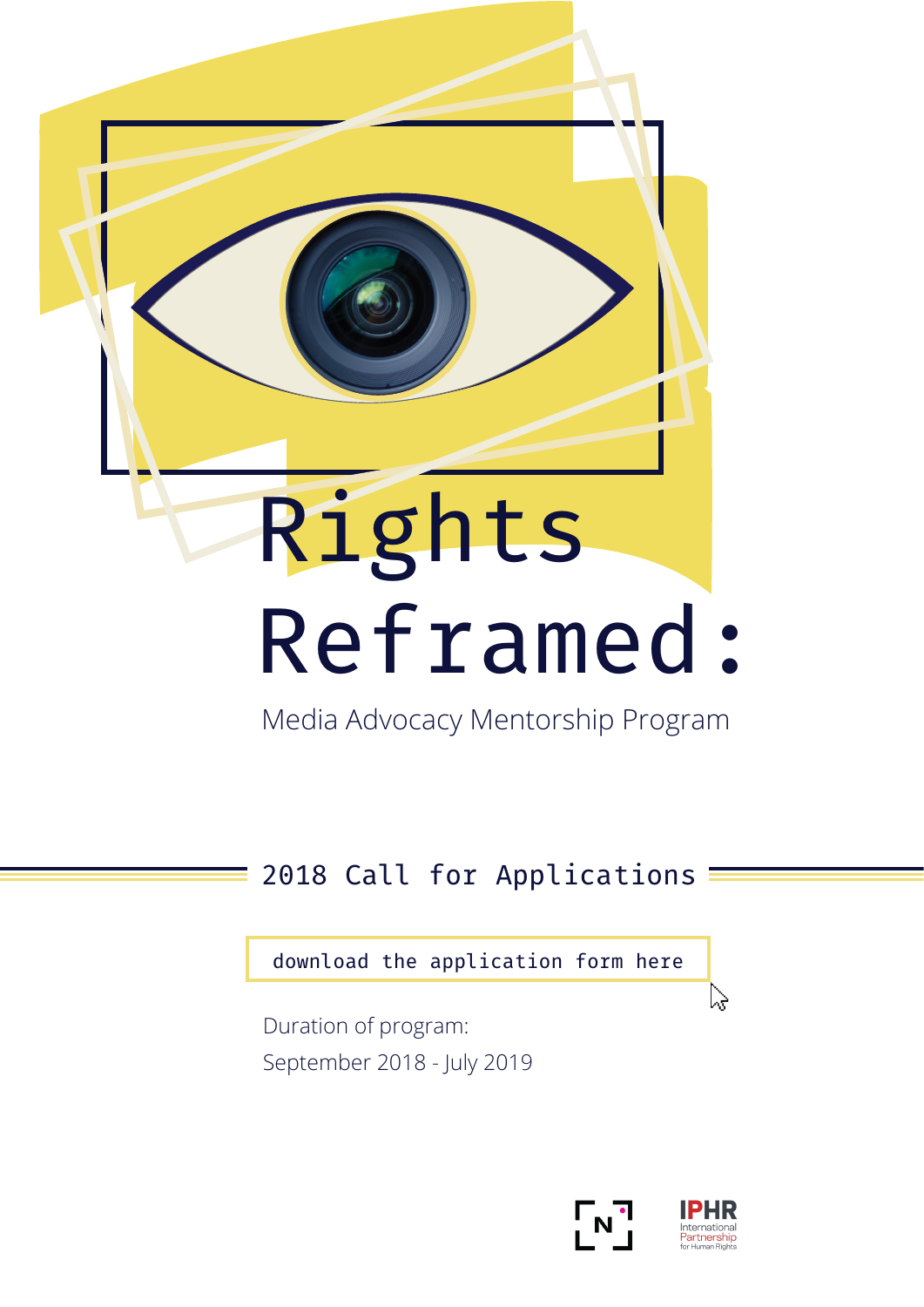New Media Advocacy Project (NMAP) and the International Partnership for Human Rights (IPHR) invite applications for a 10-month mentorship program designed to support activists in creating and distributing media advocacy projects that challenge the way human rights are framed in countries of the former Soviet Union. Over the course of the program, participants will produce short media works for distribution in their own countries. The media produced may be in any format that can be shared with the public (e.g. short-form video, web-docs, interactive or multimedia installation, AR/VR, animation, crowd-sourced community storytelling, photography, etc.) and should aim to support a larger, ongoing campaign or advocacy goal.

In many parts of the world, human rights struggle to overcome a negative public image. This is partly because states have sought to suppress support for human rights by controlling its image on mainstream media outlets, but also because positive counter messaging struggles to engage audiences, and forms of alternative distribution are underexplored. This program proposes to influence attitudes towards human rights issues by experimenting with new approaches to storytelling and exploring more creative forms of audience engagement.

This program is open to participants affiliated with human rights organizations or individual activists, who are passionate about human rights issues and want to positively influence attitudes towards these issues by experimenting with new narratives that go beyond traditional approaches.

#### Over the course of the program, participants will:

- **●** Produce and distribute one media-based advocacy piece on a human rights issue of their choosing
- **●** Receive in-depth mentoring on media advocacy and production from NMAP
- **●** Form focus groups and conduct guided research on local media landscapes and current biases that discredit human rights issues
- **●** Participate in one to two-hour remote meetings twice a month with a New Yorkbased media production mentor, who will support participants in the conception, production, and distribution of their media
- **●** Receive a small production grant to produce their projects

The mentorship program will begin with a regional kick-off meeting in September/ October 2018, followed by a regional mid-program meeting focused on screening rough cuts and planning distribution in March 2019, and culminate in a public screening of produced works in New York City in July 2019. Travel expenses to these meetings will be covered by the program. Participants will be expected to commit an average of 10-15 hours per week for online meetings with mentors and independent production work during the course of the program. Production hours are flexible and may be worked around the participants individual schedule. No relocation is required to participate in the program.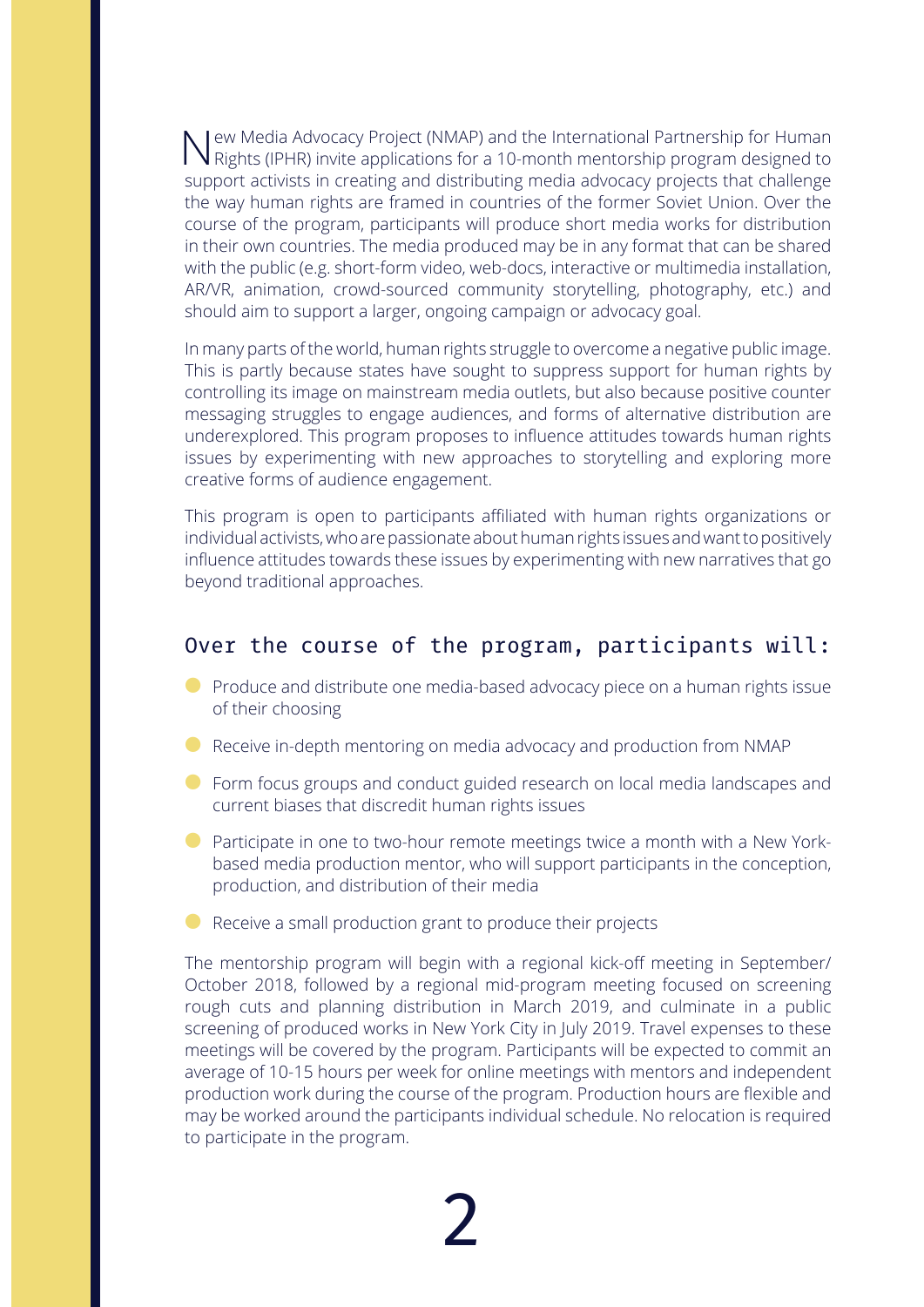#### Selection criteria:

The program is seeking 10 participants from the following former Soviet countries:



Preference will be given to maintaining a geographical and gender balance among participants as well as covering a wide range of human rights issues.

#### Applicants should be able to demonstrate:

- **●** An awareness of the human rights situation in their country and the current negative messaging around human rights issues
- **●** A creative project idea that addresses a specific human rights issue or case, which may include civil and political rights or economic, social, and cultural rights
- **●** A capacity for and openness to reframing current human rights messaging in their country
- **●** A commitment to human rights work/issues; participants with an established network in the human rights space and/or contacts in local or national media are strongly preferred
- **●** Some knowledge of media production is preferred, though strong project concepts are the most important factor
- **●** Working knowledge of English language is a strong asset, but not required

Applicants representing ethnic, religious, linguistic, and/or sexual minorities are strongly encouraged to apply.

3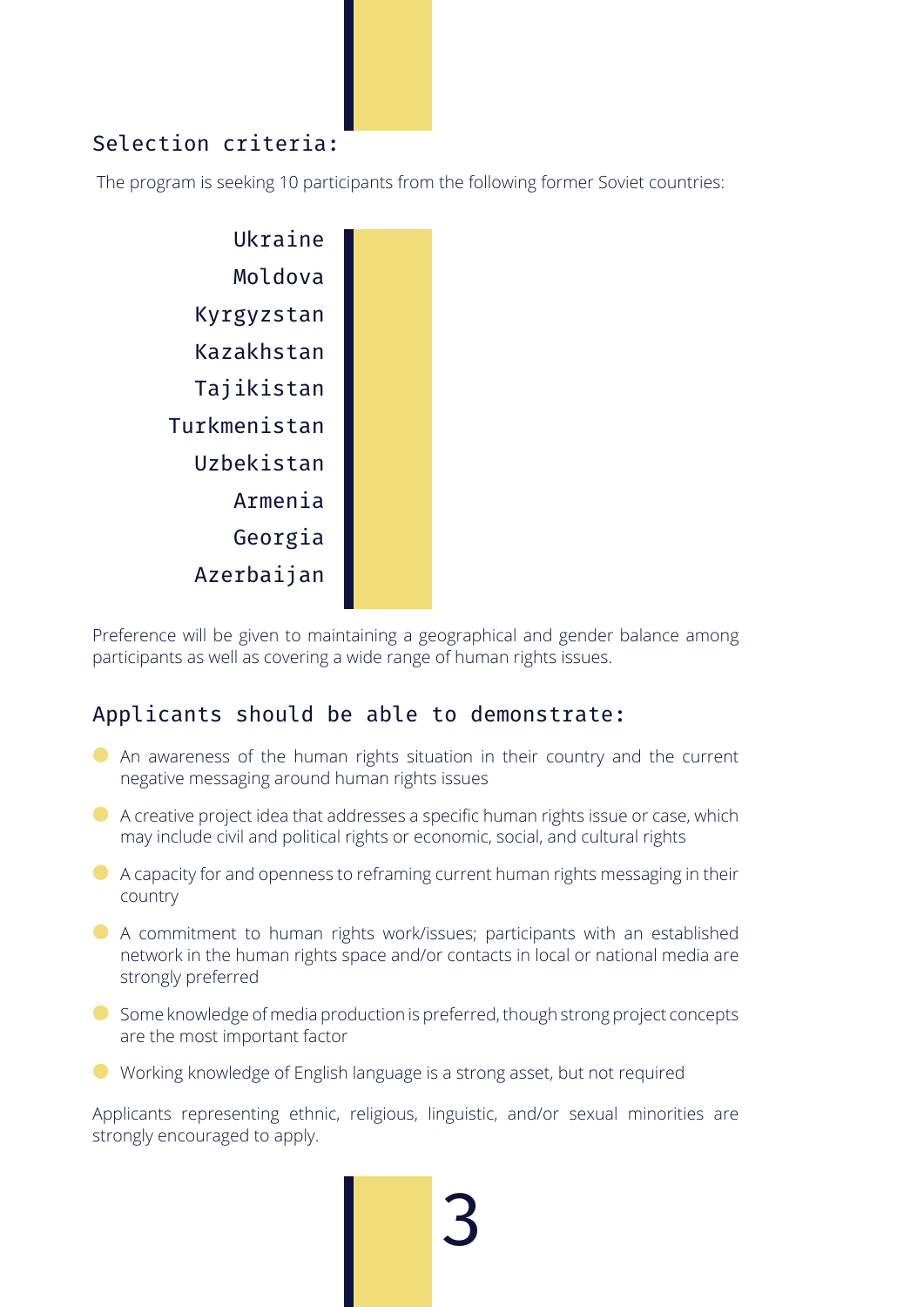### **Application deadline:**

## August 13, 2018 at<br>3.59 EST  $23:59$

Those accepted to the program will be notified by August 29, 2018. Please send applications to **info@nmap.co** with the subject line *"Application for Rights [Reframed 2018".](https://drive.google.com/uc?export=download&id=15E3sf6T-AZorc-Vwe6nMNc9i9n1tVdq5)*